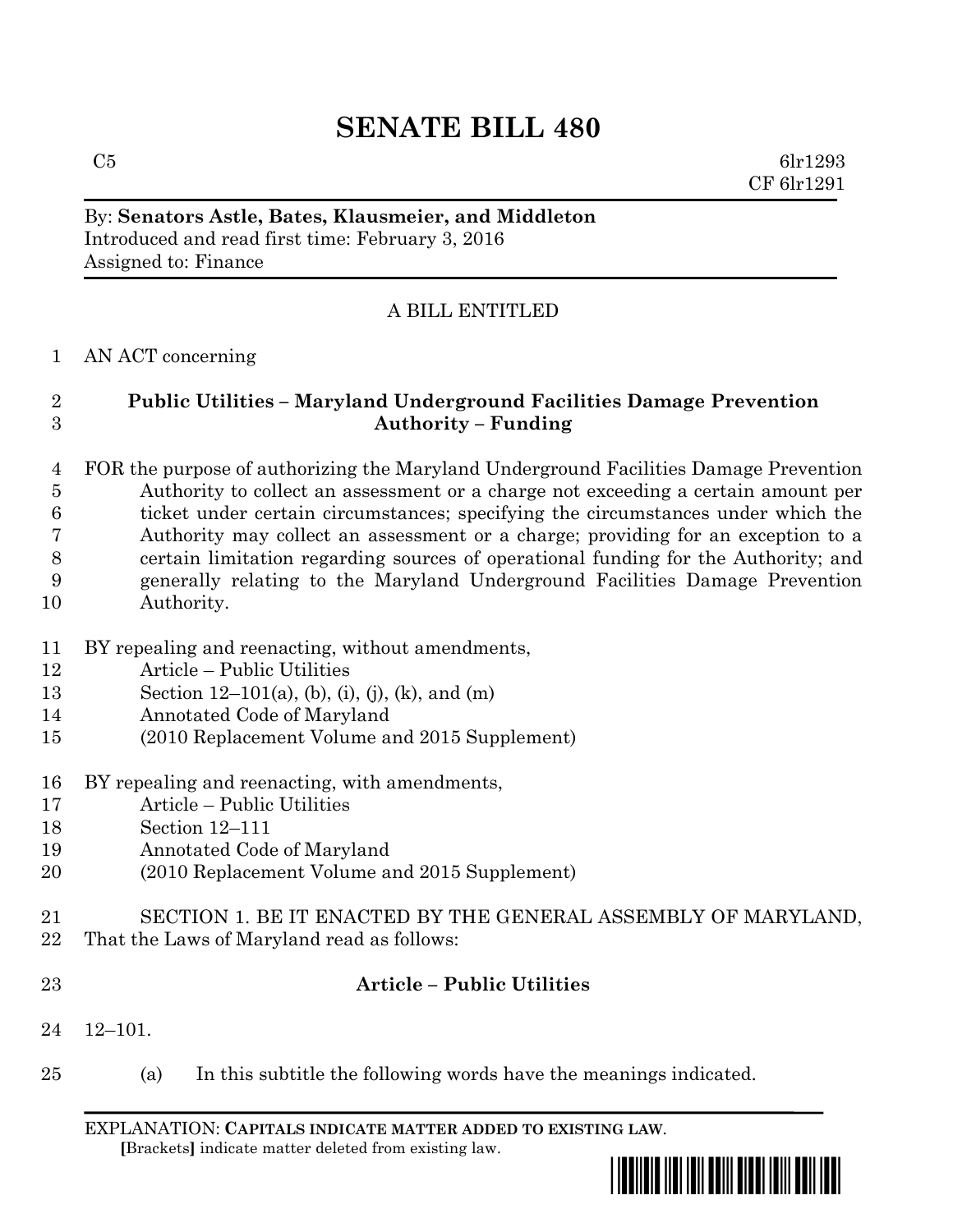**SENATE BILL 480**

| $\mathbf 1$<br>$\sqrt{2}$        | (b)<br>Authority.                                                                                      |                                                                    |                              | "Authority" means the Maryland Underground Facilities Damage Prevention |
|----------------------------------|--------------------------------------------------------------------------------------------------------|--------------------------------------------------------------------|------------------------------|-------------------------------------------------------------------------|
| $\boldsymbol{3}$                 | (i)                                                                                                    | "One-call system" means a communications system in the State that: |                              |                                                                         |
| $\overline{4}$<br>$\overline{5}$ | demolition by:                                                                                         | (1)                                                                |                              | allows a person to notify owner-members of planned excavation or        |
| $6\phantom{.}6$                  |                                                                                                        |                                                                    | (i)                          | calling a toll-free number or abbreviated dialing code; or              |
| 7                                |                                                                                                        |                                                                    | (ii)                         | initiating an interactive Internet ticket request; and                  |
| 8                                |                                                                                                        | (2)                                                                |                              | maintains an underground facilities information exchange system.        |
| 9                                | (j)                                                                                                    | (1)                                                                | "Owner" means a person that: |                                                                         |
| 10                               |                                                                                                        |                                                                    | (i)                          | owns or operates an underground facility; and                           |
| 11                               |                                                                                                        |                                                                    | (ii)                         | has the right to bury an underground facility.                          |
| 12                               |                                                                                                        | (2)                                                                |                              | "Owner" includes:                                                       |
| 13                               |                                                                                                        |                                                                    | (i)                          | a public utility;                                                       |
| 14                               |                                                                                                        |                                                                    | (ii)                         | a telecommunications corporation;                                       |
| 15                               |                                                                                                        |                                                                    | (iii)                        | a cable television corporation;                                         |
| 16                               |                                                                                                        |                                                                    | (iv)                         | a political subdivision;                                                |
| 17                               |                                                                                                        |                                                                    | (v)                          | a municipal corporation;                                                |
| 18                               |                                                                                                        |                                                                    | (vi)                         | a steam heating company;                                                |
| 19                               |                                                                                                        |                                                                    | (vii)                        | an authority; and                                                       |
| 20                               |                                                                                                        |                                                                    | (viii)                       | a unit of the State.                                                    |
| 21<br>22                         | (k)<br>"Owner-member" means an owner that participates as a member in a<br>one-call system.            |                                                                    |                              |                                                                         |
| 23<br>24                         | "Ticket" means a numbered document issued by a one-call system to notify<br>(m)<br>owner-members that: |                                                                    |                              |                                                                         |

(1) a person intends to perform an excavation or demolition; or